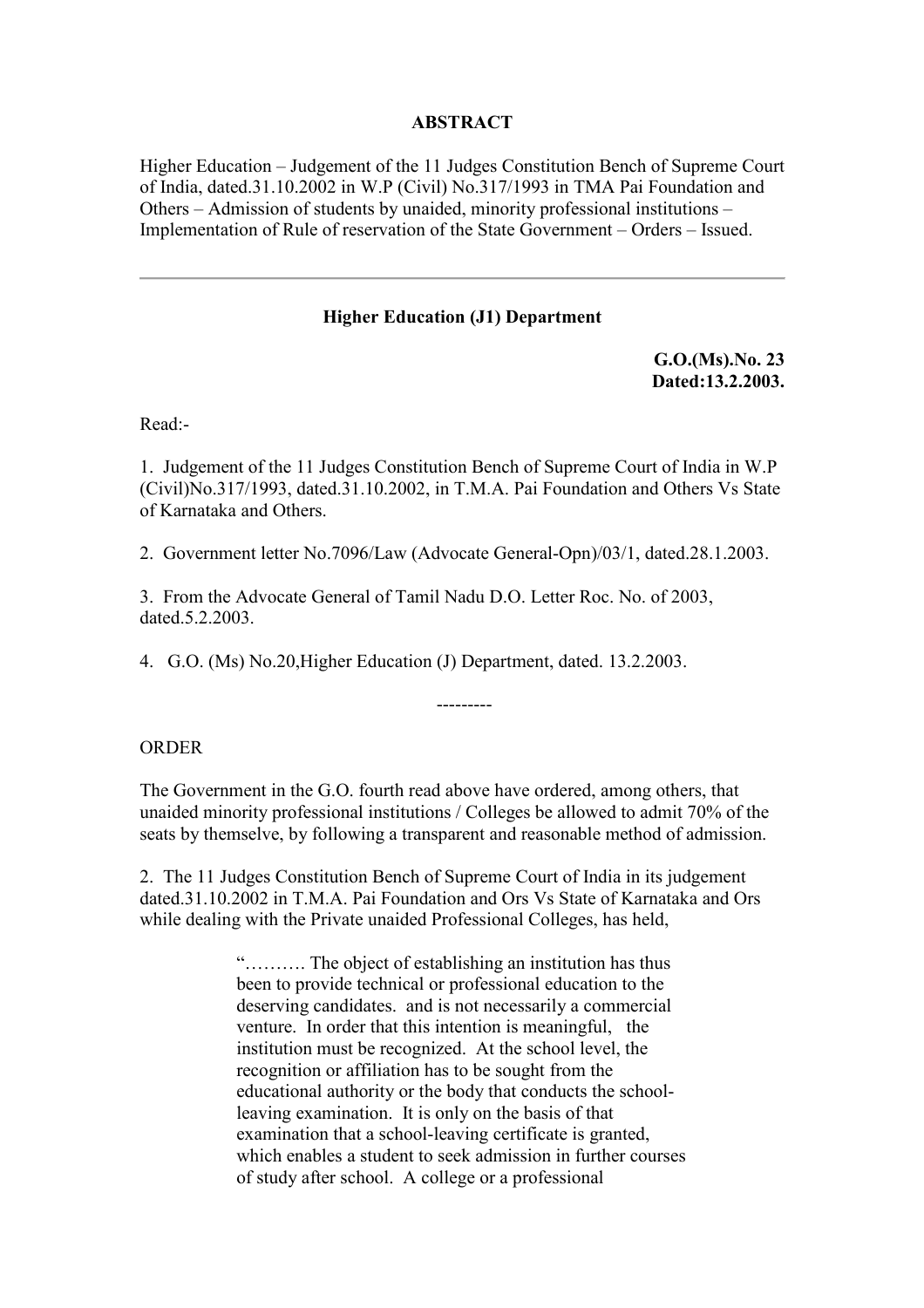educational institution has to get recognition from the concerned university, which normally requires certain conditions to be fulfilled before recognition. It has been held that conditions of affiliation or recognition, which pertain to the academic and educational character of the institution and ensure uniformity, efficiency and excellence in educational courses are valid and that they do not violate even the provisions of Article 30 of the Constitution: but conditions that are laid down for granting recognition should not be such as may lead to govermental control of the administration of the private educational institutions." *(Para 70 of the Supreme Court Judgement)*

3. Taking into consideration the law held by the Supreme Court of India, the Government direct that the managements of the unaided minority institutions while making admissions by themselve as ordered in the G.O. fourth read above, should implement the Rule of reservation (Communal reservation) of the State Government.

(By order of the Governor)

#### **V.K.SUBBURAJ, SECRETARY TO GOVERNMENT**.

To

The Director of Technical Education , Chennai-25

The Registrar, Anna University, Chennai-25

The Director of Medical Education,Chennai-6

The Director of Agriculture, Chennai-6

The Director of Animal Husbandry, Chennai-

The Registrars of all Universities of Tamil Nadu

The Chairman/Chairperson of all the unaided professional colleges.

through (The Director of Technical Education, Chennai-25

The Director of Medical Education,Chennai-6.

The Director of Legal Studies, Chennai

The Director of Agriculture, Chennai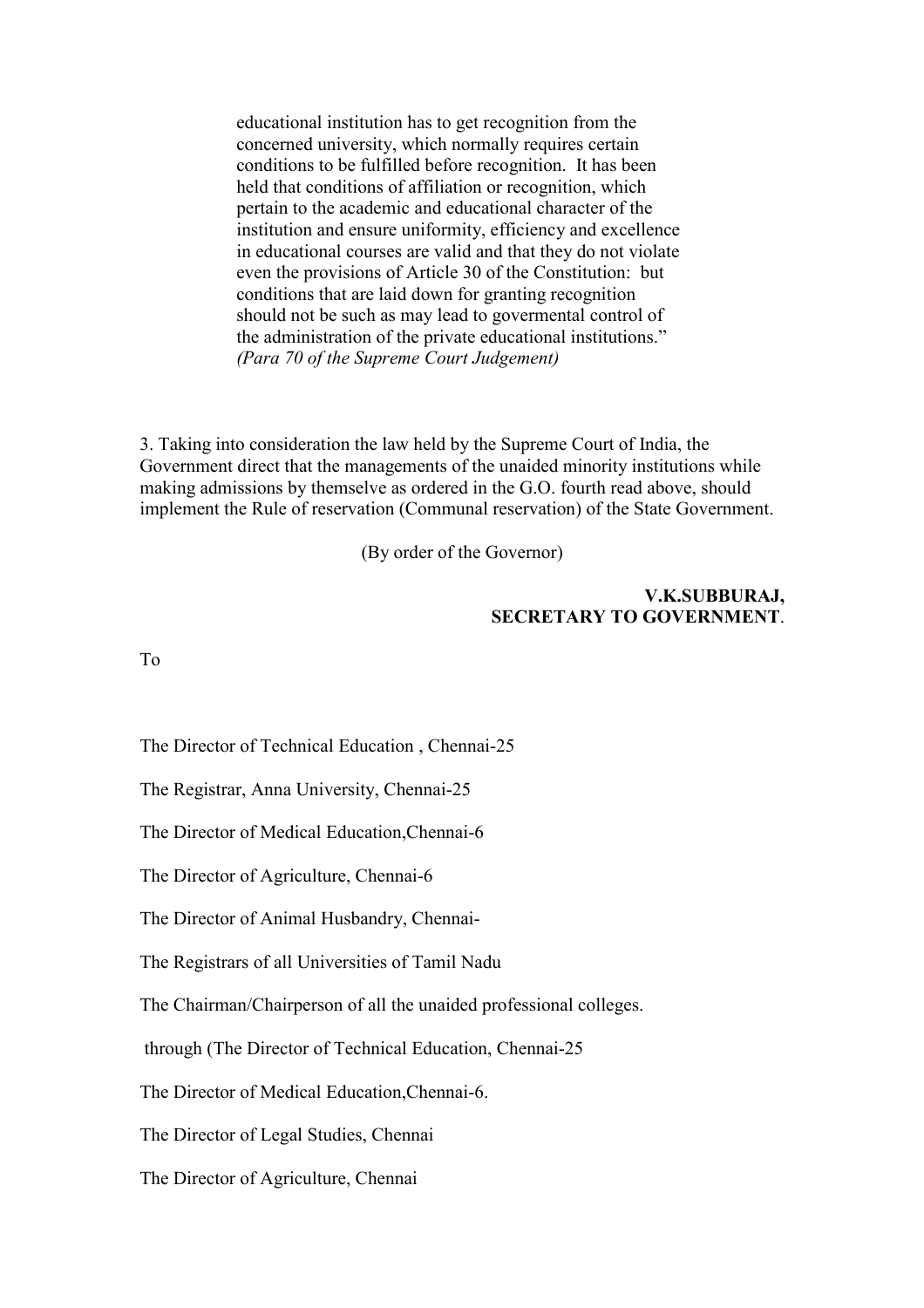#### The Director of Animal Husbandry, Chennai)

#### Copy to

The Registrar General, Supreme Court of India, New Delhi

The Registrar General, High Court of Madras,Chennai-104

The Advocate General of Tamil Nadu, High Court of Madras, Chennai-104

The Special Government Pleader(Education), High Court of Madras, Chennai.104.

The Ministry of Human Resource Development, New Delhi.

The Chairman, All India Council for Technical Education, New Delhi

The Regional Officer, Southern Region, All India Council for Technical Education, Haddows Road, Chennai

The Secretary I to Chief Minister, Chennai-9

The Senior P.A. to Minister(Health and Education), Chennai-9

The Chief Minister's Office, Chennai-9.

The Secretary to Government, Health and Family Welfare Department, Chennai-9.

The Secretary to Government, Law Department, Chennai-9

The Secretary to Government, Animal Husbandry and Fisheries Department, Chennai-9

The Public(Special A)Department,Chennai-9

The Public(SC)Department, Chennai-9

All Departments of Secretariat, Chennai-9

All Sections in Higher Education Department, Chennai-9

SF/SC.

// forwarded / by order //

**(P.P.MOORTHY)**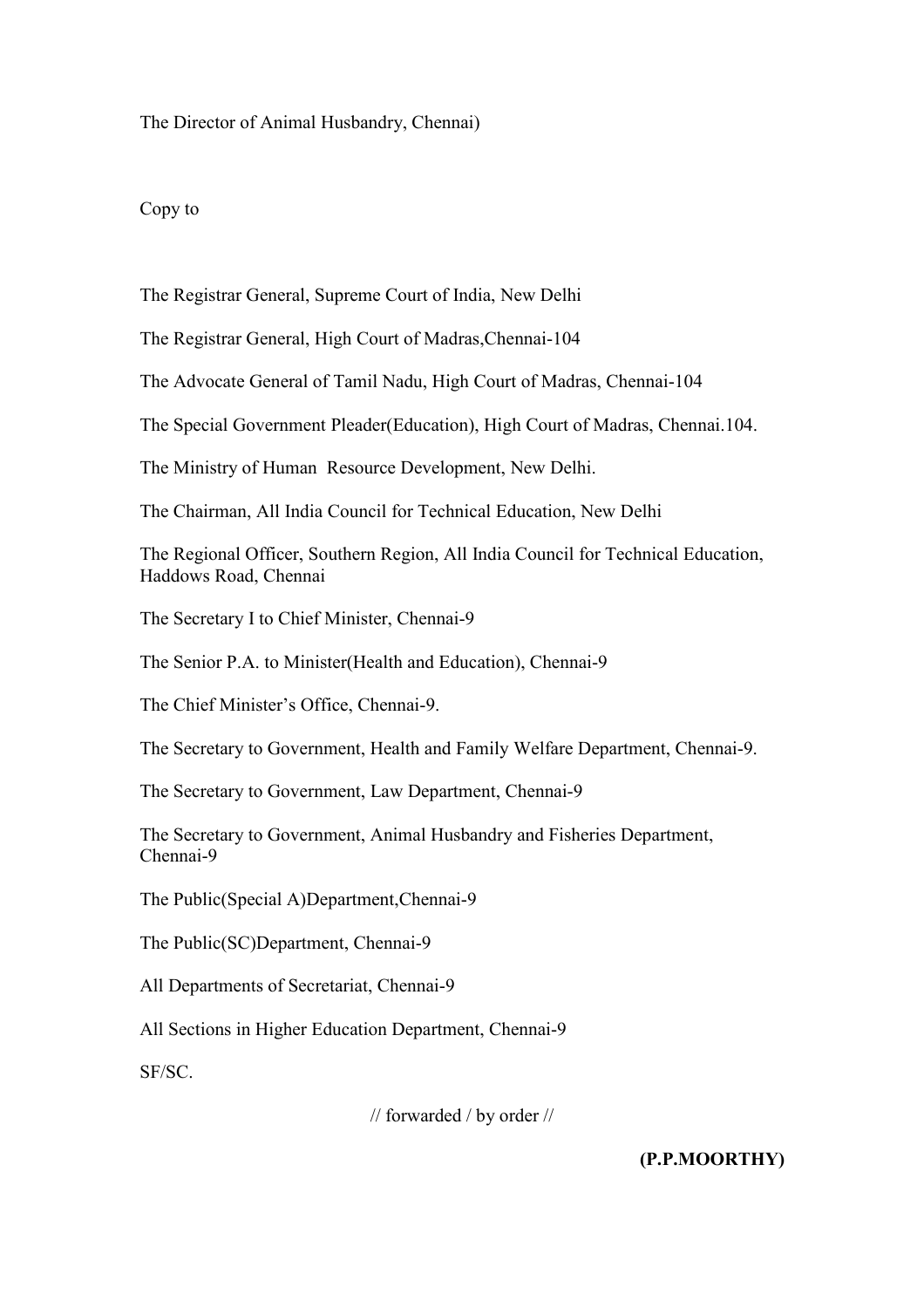### **UNDER SECRETARY TO GOVERNMENT,**

#### **for SECRETARY TO GOVERNMENT.**

#### **ABSTRACT**

Higher Education – Judgement of the 11 Judges Constitution Bench of Supreme Court of India, dated.31.10.2002 in W.P (Civil) No.317/1993 in TMA Pai Foundation and Others – Admission of students by unaided, minority professional institutions – Implementation of Rule of reservation of the State Government – Orders – Issued.

### **Higher Education (J1) Department**

G.O.(Ms).No. 23 Dated:13.2.2003.

Read:-

1. Judgement of the 11 Judges Constitution Bench of Supreme Court of India in W.P (Civil)No.317/1993, dated.31.10.2002, in T.M.A. Pai Foundation and Others Vs State of Karnataka and Others.

2. Government letter No.7096/Law (Advocate General-Opn)/03/1, dated.28.1.2003.

3. From the Advocate General of Tamil Nadu D.O. Letter Roc. No. of 2003, dated.5.2.2003.

4. G.O. (Ms) No.20,Higher Education (J) Department, dated. 13.2.2003.

**ORDER** 

The Government in the G.O. fourth read above have ordered, among others, that unaided minority professional institutions / Colleges be allowed to admit 70% of the seats by themselve, by following a transparent and reasonable method of admission.

---------

2. The 11 Judges Constitution Bench of Supreme Court of India in its judgement dated.31.10.2002 in T.M.A. Pai Foundation and Ors Vs State of Karnataka and Ors while dealing with the Private unaided Professional Colleges, has held,

> "………. The object of establishing an institution has thus been to provide technical or professional education to the deserving candidates. and is not necessarily a commercial venture. In order that this intention is meaningful, the institution must be recognized. At the school level, the recognition or affiliation has to be sought from the educational authority or the body that conducts the school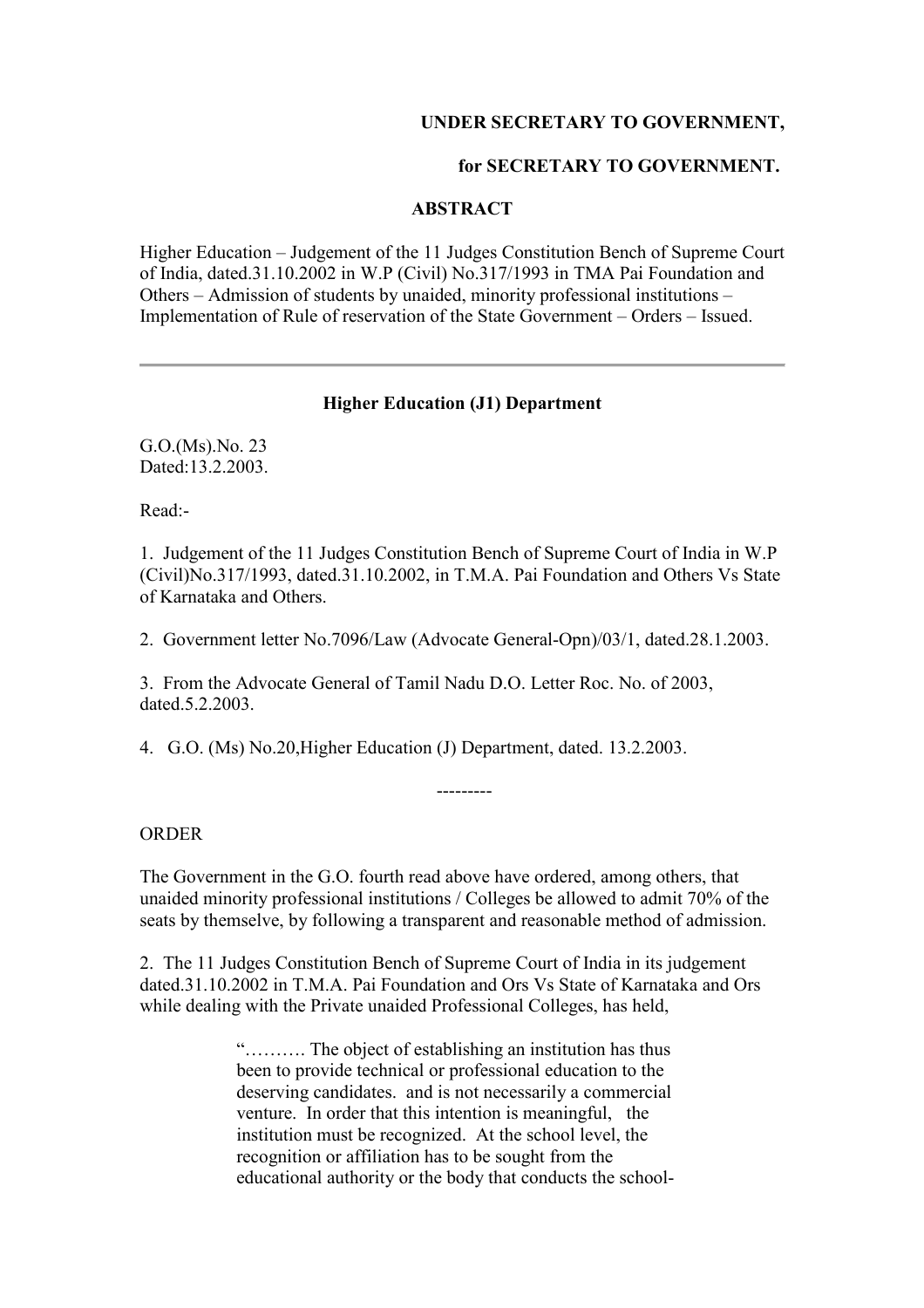leaving examination. It is only on the basis of that examination that a school-leaving certificate is granted, which enables a student to seek admission in further courses of study after school. A college or a professional educational institution has to get recognition from the concerned university, which normally requires certain conditions to be fulfilled before recognition. It has been held that conditions of affiliation or recognition, which pertain to the academic and educational character of the institution and ensure uniformity, efficiency and excellence in educational courses are valid and that they do not violate even the provisions of Article 30 of the Constitution: but conditions that are laid down for granting recognition should not be such as may lead to govermental control of the administration of the private educational institutions." *(Para 70 of the Supreme Court Judgement)*

3. Taking into consideration the law held by the Supreme Court of India, the Government direct that the managements of the unaided minority institutions while making admissions by themselve as ordered in the G.O. fourth read above, should implement the Rule of reservation (Communal reservation) of the State Government.

(By order of the Governor)

#### **V.K.SUBBURAJ, SECRETARY TO GOVERNMENT.**

To

The Director of Technical Education , Chennai-25

The Registrar, Anna University, Chennai-25

The Director of Medical Education,Chennai-6

The Director of Agriculture, Chennai-6

The Director of Animal Husbandry, Chennai-

The Registrars of all Universities of Tamil Nadu

The Chairman/Chairperson of all the unaided professional colleges.

through (The Director of Technical Education, Chennai-25

The Director of Medical Education,Chennai-6.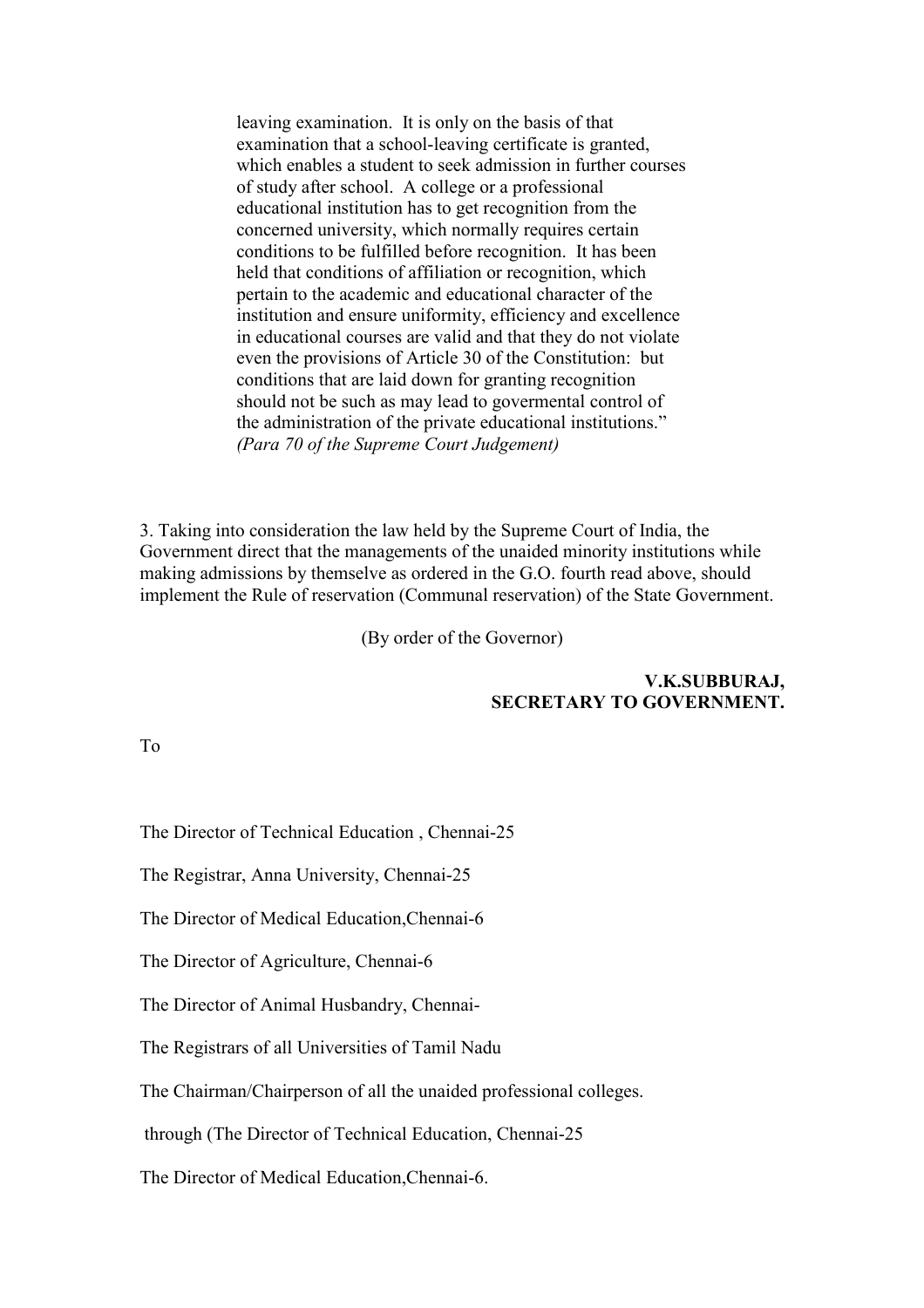The Director of Legal Studies, Chennai

The Director of Agriculture, Chennai

The Director of Animal Husbandry, Chennai)

Copy to

The Registrar General, Supreme Court of India, New Delhi

The Registrar General, High Court of Madras,Chennai-104

The Advocate General of Tamil Nadu, High Court of Madras, Chennai-104

The Special Government Pleader(Education), High Court of Madras, Chennai.104.

The Ministry of Human Resource Development, New Delhi.

The Chairman, All India Council for Technical Education, New Delhi

The Regional Officer, Southern Region, All India Council for Technical Education, Haddows Road, Chennai

The Secretary I to Chief Minister, Chennai-9

The Senior P.A. to Minister(Health and Education), Chennai-9

The Chief Minister's Office, Chennai-9.

The Secretary to Government, Health and Family Welfare Department, Chennai-9.

The Secretary to Government, Law Department, Chennai-9

The Secretary to Government, Animal Husbandry and Fisheries Department, Chennai-9

The Public(Special A)Department,Chennai-9

The Public(SC)Department, Chennai-9

All Departments of Secretariat, Chennai-9

All Sections in Higher Education Department, Chennai-9

SF/SC.